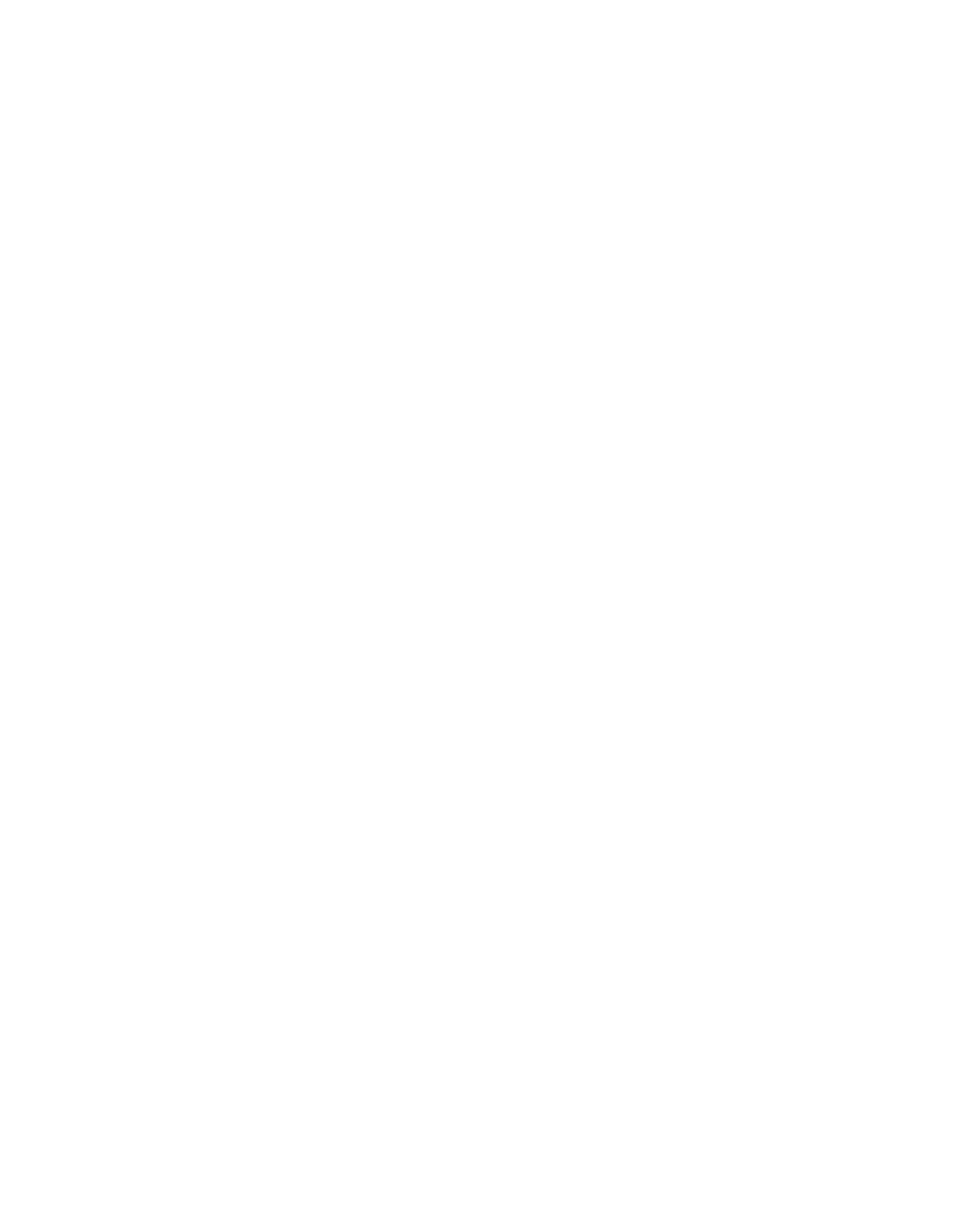#### **BURKE, Justice.**

[¶1] Wendell Jackson appeals from an Order Revoking Probation and Imposing Sentence. He contends that the district court erred in failing to award credit against his sentence for the time he spent in jail awaiting resolution of the Petition to Revoke Probation. We conclude that Mr. Jackson was entitled to credit against his sentence. Accordingly, we reverse and remand for modification of Mr. Jackson's sentence.

#### *ISSUE*

[¶2] Is Mr. Jackson entitled to credit against his sentence for time spent in jail pending resolution of the Petition to Revoke Probation?

## *FACTS*

[¶3] Mr. Jackson was charged with one count of Possession of a Weapon with Unlawful Intent in violation of Wyo. Stat. Ann. § 6-8-103 (LexisNexis 2007), one count of Aggravated Assault and Battery in violation of Wyo. Stat. Ann. § 6-2-502(a)(iii), and two counts of Kidnapping in violation of Wyo. Stat. Ann. §§ 6-2-201(a)(iii), (b)(i). Mr. Jackson and the State entered into a plea agreement. Mr. Jackson agreed to plead no contest to the charge of Possession of a Weapon with Unlawful Intent. That crime carries a maximum sentence of "imprisonment for not more than five (5) years, a fine of not more than one thousand dollars  $(\$1,000.00)$ , or both." Wyo. Stat. Ann.  $\S 6-8-103$ .<sup>1</sup> In exchange for Mr. Jackson's plea, the State agreed to dismiss the remaining charges. Both parties agreed to a sentence of three to five years incarceration, suspended in favor of three years of probation. The district court accepted Mr. Jackson's plea. The court entered a judgment and sentence imposing the agreed upon three to five year sentence. The court suspended the sentence and placed Mr. Jackson on probation.

[¶4] Four months later, the State filed a petition to revoke Mr. Jackson's probation. The accompanying affidavit alleged five violations of the terms of probation: termination of his employment, two urine samples testing positive for cocaine and benzoylecgonine (a cocaine metabolite), failure to attend substance abuse counseling, and absconding from

 $1$  Wyo. Stat. Ann. § 6-8-103 states:

A person who knowingly possesses, manufactures, transports, repairs or sells a deadly weapon with intent to unlawfully threaten the life or physical well-being of another or to commit assault or inflict bodily injury on another is guilty of a felony punishable by imprisonment for not more than five (5) years, a fine of not more than one thousand dollars (\$1,000.00), or both.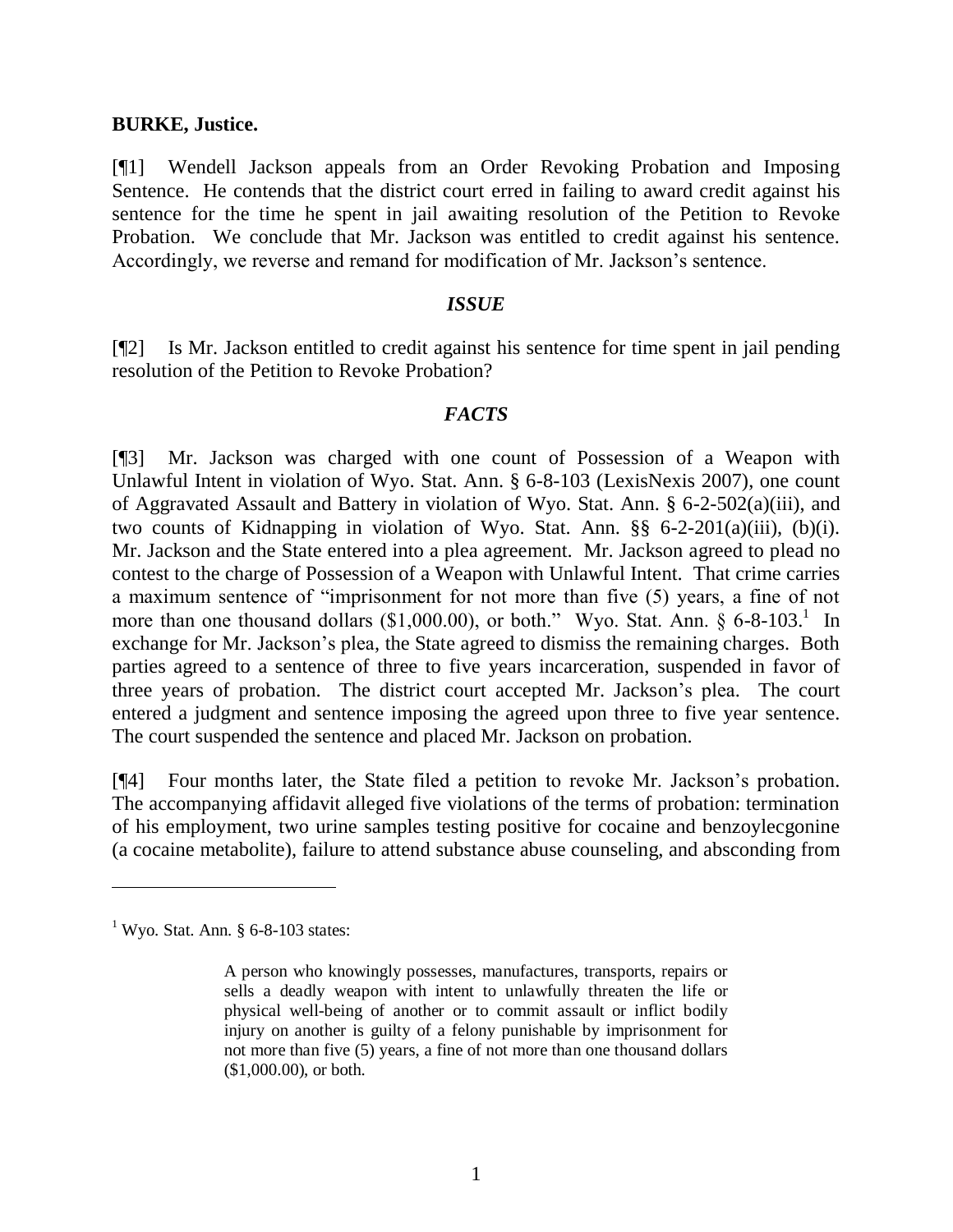supervision. A warrant was issued for Mr. Jackson's arrest. He was arrested on July 9, 2007. On August 3, 2007, Mr. Jackson entered a plea admitting that he had violated the terms of his probation by absconding from supervision. He requested that the district court delay disposition and make referrals to several community corrections programs and an intensive supervision program. The State did not object to the request. The district court entered an order revoking probation but delayed taking further action until learning whether Mr. Jackson was accepted into any of the treatment programs. Mr. Jackson waived his right to speedy disposition pending admission decisions from those programs.

[¶5] Mr. Jackson was denied admission to all of the programs and a dispositional hearing was held on October 26, 2007. At the hearing, defense counsel requested that Mr. Jackson receive credit for all of the time he spent in jail pending resolution of the probation revocation proceedings. The State opposed any credit award. On November 26, 2007, the district court entered its Order Revoking Probation and Imposing Sentence. The district court ordered that Mr. Jackson receive credit for 55 days of the 109 he spent in jail pending probation revocation. The court imposed the underlying sentence of three to five years of incarceration, subject to that credit. Mr. Jackson appeals.

## *STANDARD OF REVIEW*

[¶6] Sentencing decisions are normally within the discretion of the trial court. *Bitz v. State*, 2003 WY 140, ¶ 7, 78 P.3d 257, 259 (Wyo. 2003). "Such discretion is limited, however, inasmuch as a court may not enter an illegal sentence. A sentence is illegal if it violates the constitution or other law." *In re CT*, 2006 WY 101, ¶ 8, 140 P.3d 643, 646 (Wyo. 2006) (internal case citation omitted). Whether a sentence is illegal is a question of law, which we review *de novo*. *Manes v. State*, 2007 WY 6, ¶ 7, 150 P.3d 179, 181 (Wyo. 2007).

# *DISCUSSION*

[¶7] Mr. Jackson pled no contest to violating Wyo. Stat. Ann. § 6-8-103. The maximum sentence that may be imposed for conviction of that crime is five years. Wyo. Stat. Ann. § 6-8-103. A sentence that exceeds the statutory maximum is illegal. *E.g.*, *Ayers v. State*, 949 P.2d 469, 470 (Wyo. 1997). A defendant's sentence may not be increased as a result of events that occur after the initial sentencing and the revocation of probation. *See Yates v. State*, 792 P.2d 187, 192 (Wyo. 1990); *Wlodarczyk v. State*, 836 P.2d 279 (Wyo. 1992), *overruled on other grounds by Daugherty v. State*, 2002 WY 52, ¶ 26, 44 P.3d 28, 37 (Wyo. 2002). Mr. Jackson was sentenced to the maximum sentence of five years. He was also sentenced to a minimum term of three years.<sup>2</sup> He asserts that he

 $\overline{a}$ 

<sup>&</sup>lt;sup>2</sup> Wyo. Stat. Ann. § 7-13-201 provides that a sentencing court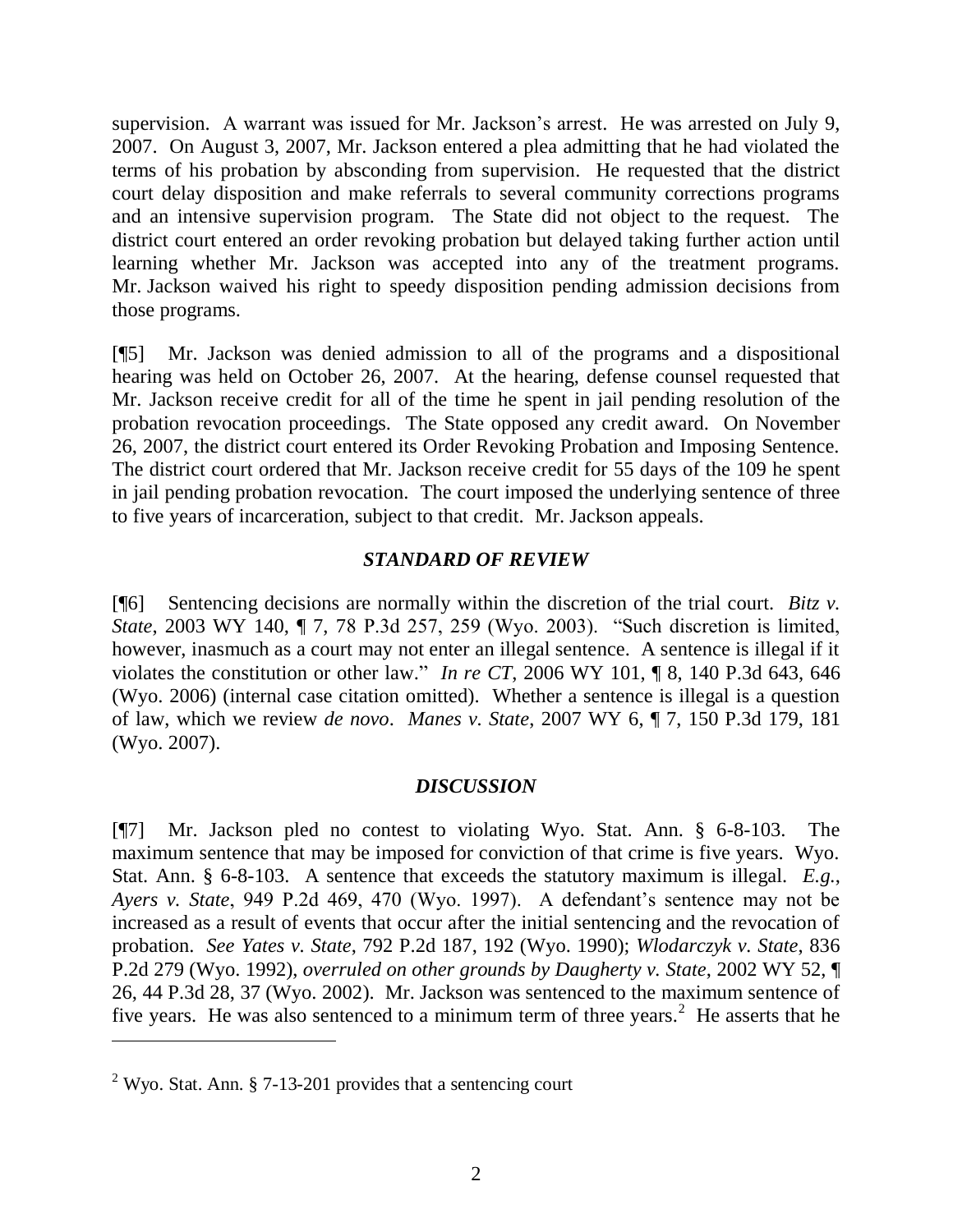should receive credit against his maximum sentence for the time spent in custody pending resolution of the petition to revoke his probation because the pre-revocation time<sup>3</sup> is attributable to the underlying crime. He contends that failure to award credit resulted in a sentence that exceeded the maximum permitted by the statute. Although he does not argue this point, if Mr. Jackson correctly reasons that his maximum sentence increased as a result of the failure to receive credit, his minimum sentence also increased. This would be an impermissible increase in his minimum sentence as a result of events occurring after his initial sentencing. *See Yates*, 792 P.2d at 192; *Wlodarczyk*, 836 P.2d at 292.

[¶8] The State, relying upon our decision in *Halbleib v. State*, 7 P.3d 45, 49 (Wyo. 2000), contends that Mr. Jackson was not entitled to any credit against his original sentence because the incarceration pending probation revocation proceedings was not "directly attributable" to the underlying criminal charge. Mr. Jackson does not dispute the State's interpretation of *Halbleib*. Instead, he asks us to revisit that decision and overrule it. He contends that, in appropriate circumstances, a defendant should be awarded credit against his original sentence for time spent in custody awaiting disposition of revocation proceedings. He contends that his incarceration is "directly attributable" to the underlying criminal charge.

[¶9] In *Halbleib*, we recognized the general principle that a defendant must receive credit for all time spent in custody that is directly attributable to the underlying criminal charge. We went further, however, and held that, as a matter of law, time spent in custody awaiting revocation proceedings can never be attributable to the underlying offense. We stated:

> [The defendant is not entitled] to credit for confinement which is attributable to acts or omissions separate and apart from those for which he was originally convicted and received a sentence of probation. The time served while awaiting a revocation hearing is not directly attributable to a

> shall establish a maximum and minimum term within the limits authorized for the statute violated. The maximum term shall not be greater than the maximum provided by law for the statute violated, and the minimum term shall not be less than the minimum provided by law for the statute violated, nor greater than ninety percent (90%) of the maximum term imposed.

 $\overline{a}$ 

<sup>3</sup> For the sake of brevity, we refer to the time a defendant spends in custody between arrest and disposition of a petition to revoke probation as "pre-revocation time."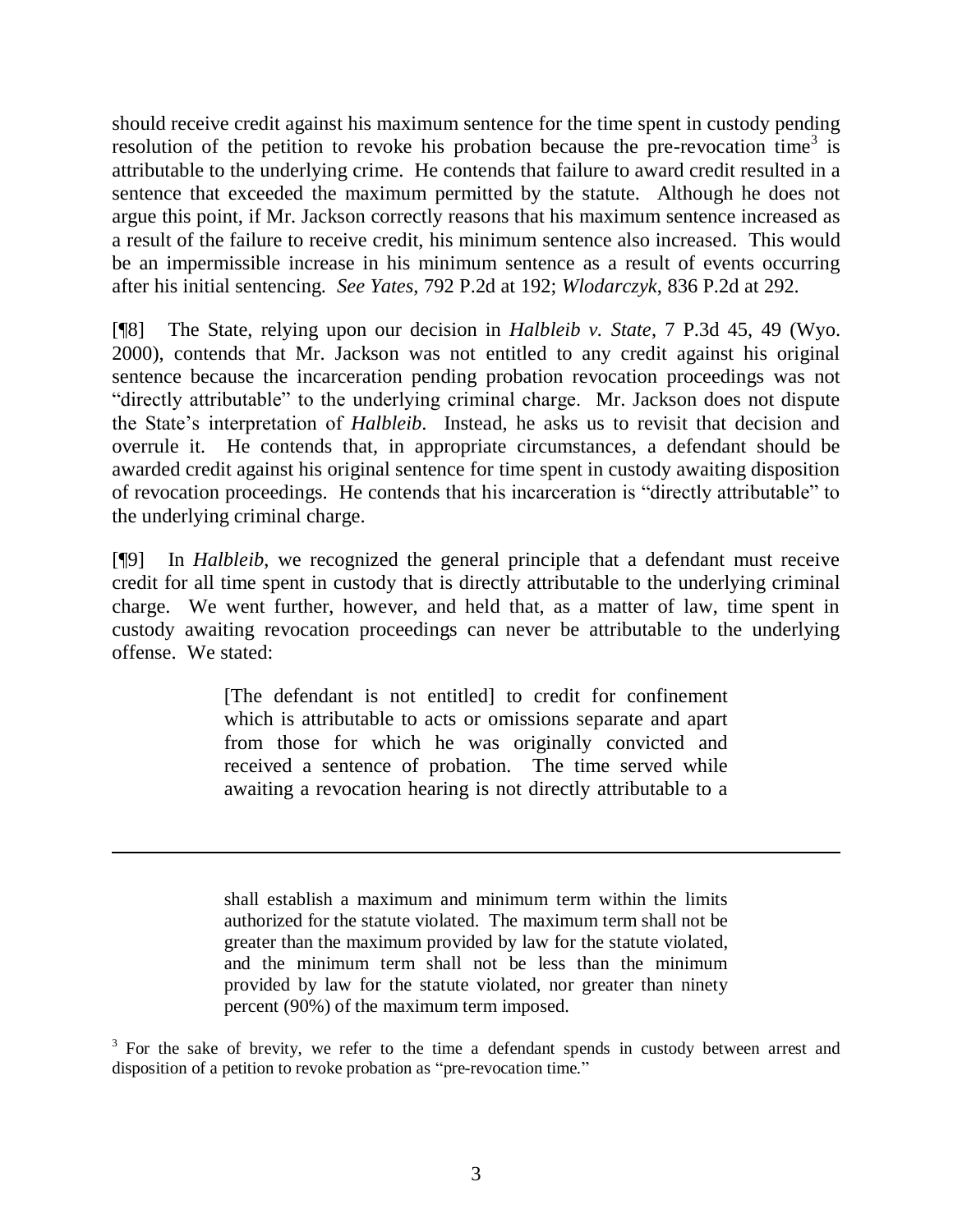criminal charge. Rather it is solely due to the violation of the conditions of probation.

For the probationer awaiting a probation revocation hearing, until the trial court revokes the suspension of the execution of his sentence, the probationer is not serving time on that sentence. The time spent awaiting the revocation is not the "punishment" which implicates double jeopardy concerns. Rather it is time spent on an administrative hold because of the alleged probation violation. . . .

[W]e hold that incarceration pending probation revocation proceedings is qualitatively different from presentence incarceration and from incarceration which is a condition of probation.

*Id.*

[¶10] Mr. Jackson takes issue with our observation that incarceration pending probation revocation is "qualitatively different" from other forms of incarceration for which credit must be awarded. As Mr. Jackson has pointed out, the distinction is not obvious. At least one court has recognized that, to a person held by the State, the deprivation of liberty is the same regardless of whether it is intended to be punitive.

> We find no merit in the argument sometimes advanced that presentence jail time should not be credited because it is not "punishment." Whatever it may be called, it is certainly a deprivation of liberty, which, in itself, is punishment to most human beings. We should not like to try to convince those held in such confinement, along with those undergoing punishment, of the soundness of such an argument. We reject it, as other courts have. *In re Young*, 32 Cal. App. 3d 68, 107 Cal. Rptr. 915 (1973); *Parker v. Bounds*, 329 F. Supp. 1400 (D.C.N.C. 1971).

*Smith v. State*, 508 S.W.2d 54, 57 (Ark. 1974). We agree. Put simply, a day in jail is a day in jail, and our holding in *Halbleib* did not implicate the nature of the incarceration. Our "qualitatively different" reference was intended to help distinguish between incarceration that was directly attributable to the underlying offense and required credit against the sentence, and incarceration that results from a violation of probation.

[¶11] We concluded in *Halbleib* that detention following a probation violation is solely attributable to the act that violates probation, and not to the underlying criminal charge. 7 P.3d at 49. Mr. Jackson's case leads us to question that conclusion. Certainly there are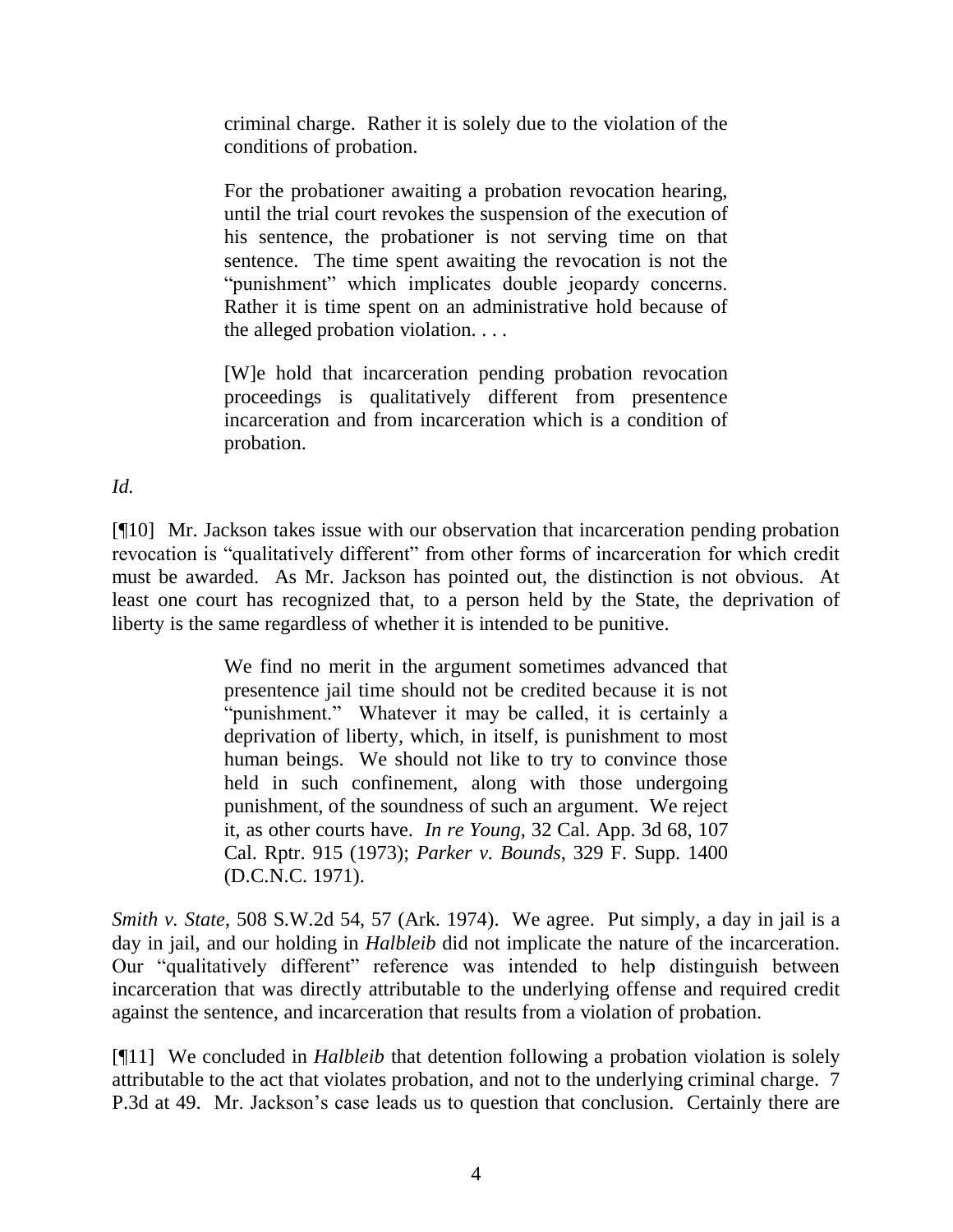situations where the incarceration is directly attributable to the act that violates the conditions of probation rather than the underlying criminal charge. The most obvious are those situations where a defendant is arrested and charged with committing a new crime. But there are also circumstances where a defendant is alleged to have violated probation conditions by committing acts that are not otherwise criminal. For example, probationers are frequently barred from leaving a defined geographic location, drinking alcohol, contacting the victim of the underlying crime, and so on. Violating these conditions may be the direct cause of the probationer's detention, but it is indisputable that the State would be unable to incarcerate the probationer for these acts absent the conviction for the underlying crime. Under those circumstances, we are forced to conclude that prerevocation incarceration is attributable to the underlying crime.

[¶12] This conclusion undermines our holding in *Halbleib*. Although *stare decisis* is necessary for the orderly development of the law, we do not blindly adhere to its principles. *Borns v. Voss*, 2003 WY 74, ¶¶ 25-27, 70 P.3d 262, 271-72 (Wyo. 2003). We depart from our precedent when necessary to promote plain principles of law and to remedy obvious injustice. *Id.*, ¶ 26, at 271. We do so now, and hold that credit for time served awaiting probation revocation may be attributable to the underlying criminal charge in appropriate circumstances. To the extent that any prior opinion holds otherwise, it is expressly overruled.

[¶13] Where pre-revocation time is attributable to the underlying criminal charge, credit must be awarded against the underlying sentence.<sup>4</sup> Failure to award this credit effectively and impermissibly increases both the minimum and maximum sentence as a result of events occurring after the initial sentencing. In some cases, failure to award this credit results in a sentence that exceeds the statutory maximum.

[¶14] We must now consider whether Mr. Jackson's pre-revocation time served was attributable to the underlying offense. The sole reason for Mr. Jackson's detention was the accusation that he violated one or more conditions of his probation. Although some allegations in the petition would be independent criminal activity if proven, Mr. Jackson was never charged with a separate criminal offense as a result of the facts alleged in the petition to revoke his probation. The only allegation resolved in the State's favor was

 $\overline{a}$ 

<sup>&</sup>lt;sup>4</sup> This holding is consistent with the statutes and case law from other jurisdictions. Some states statutorily require credit for pre-revocation time served. *E.g.*, Ala. Code § 15-22-54(d)(3); N.C. Gen. Stat. § 15- 196.1 (2008); Me. Rev. Stat. Ann. tit. 17-A, § 1206(8) (2008). Courts generally find that pre-revocation time should be credited to the underlying sentence when the defendant is jailed solely for violating conditions of release, as opposed to also being charged with a separate criminal offense. *E.g.*, *People v. Young*, 779 N.E.2d 293, 301 (Ill. App. 1 Dist. 2002); *State v. Allen*, 172 P.3d 1150, 1152 (Idaho App. 2007); *Padilla v. State*, 697 S.W.2d 522, 524 (Tx. App. El. Paso 1985); *People v. Myles*, 702 P.2d 292, 293 (Colo. App. 1985).